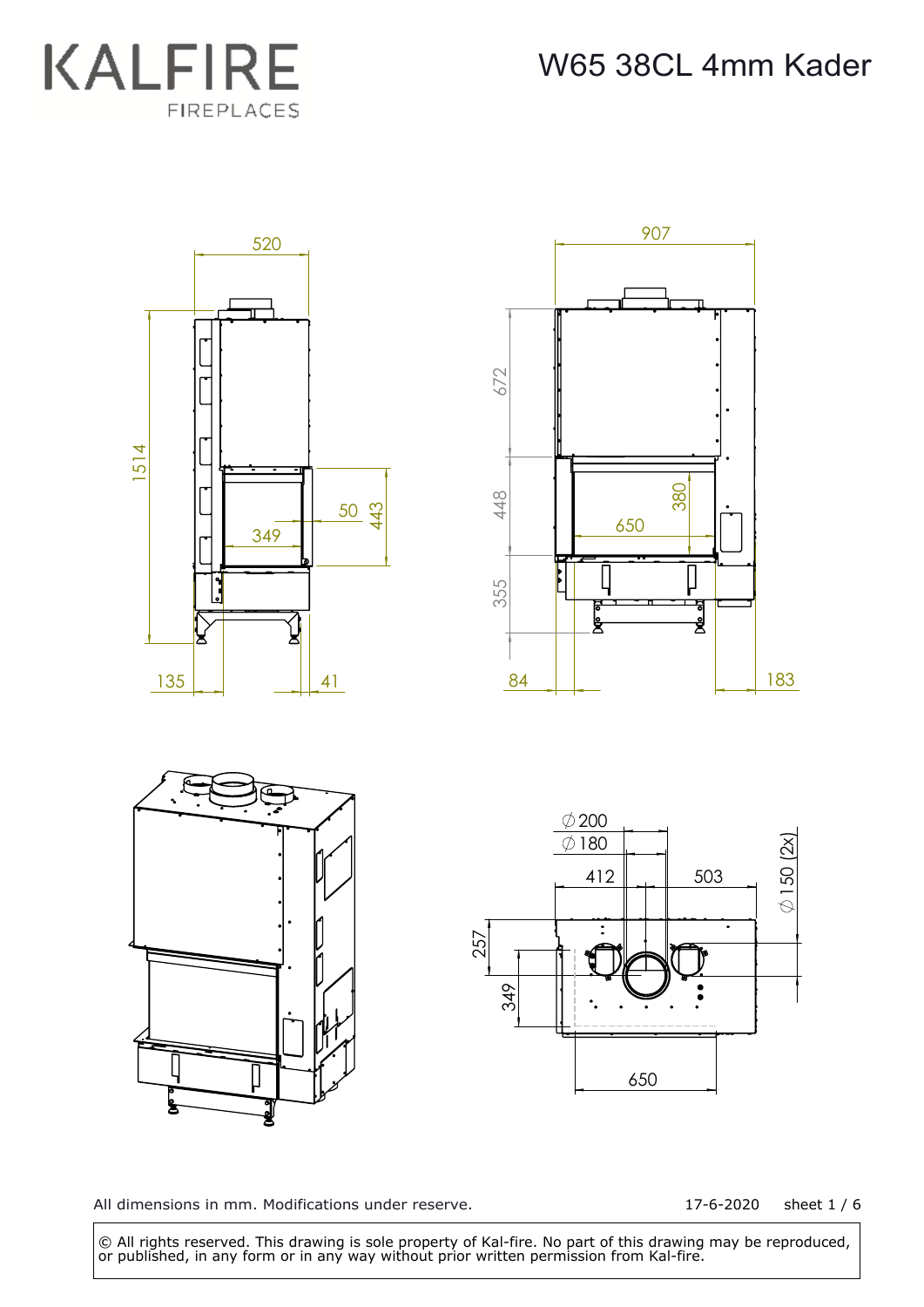



17-6-2020 sheet 2 / 6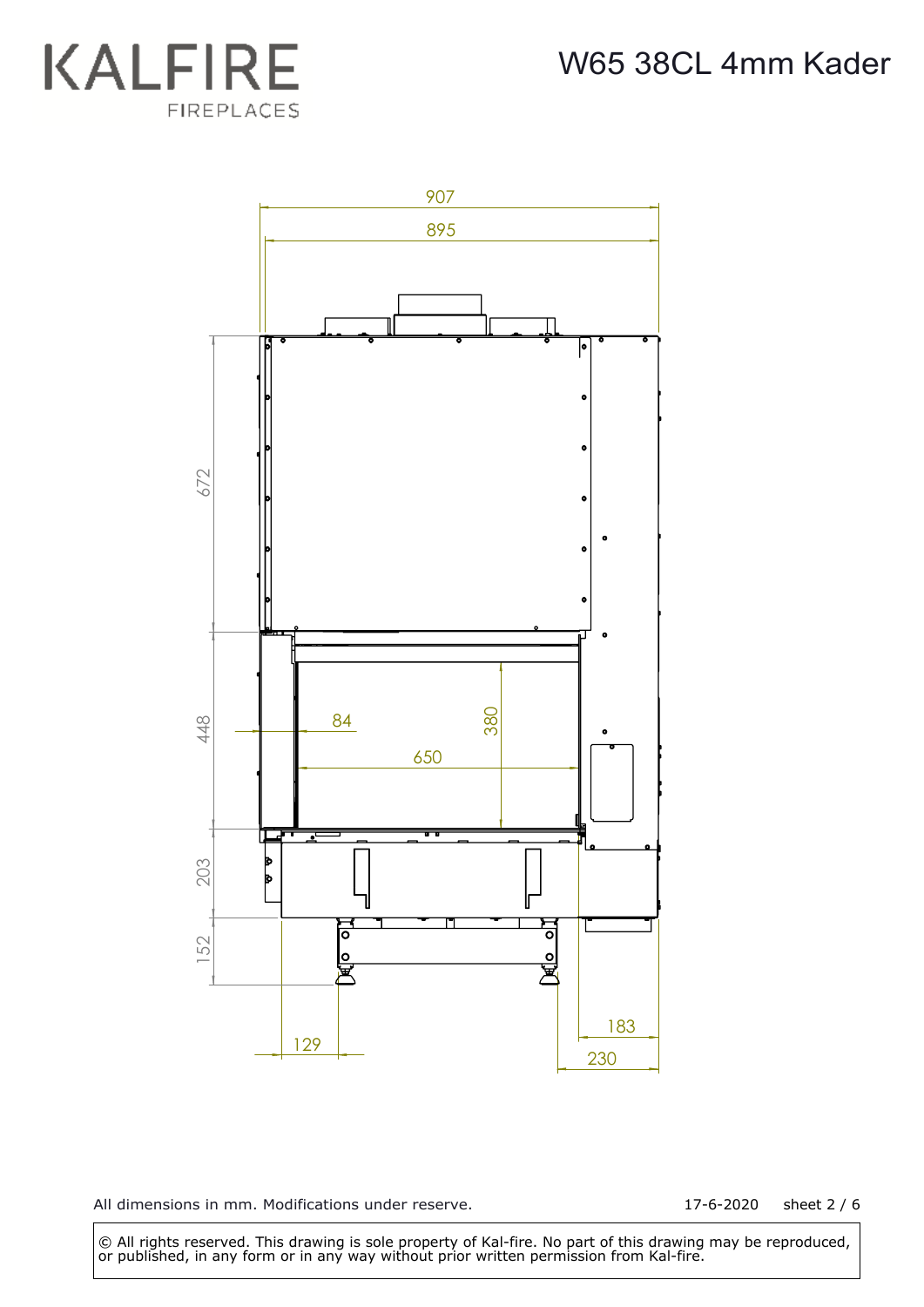W65 38CL 4mm Kader





All dimensions in mm. Modifications under reserve.

17-6-2020 sheet 3 / 6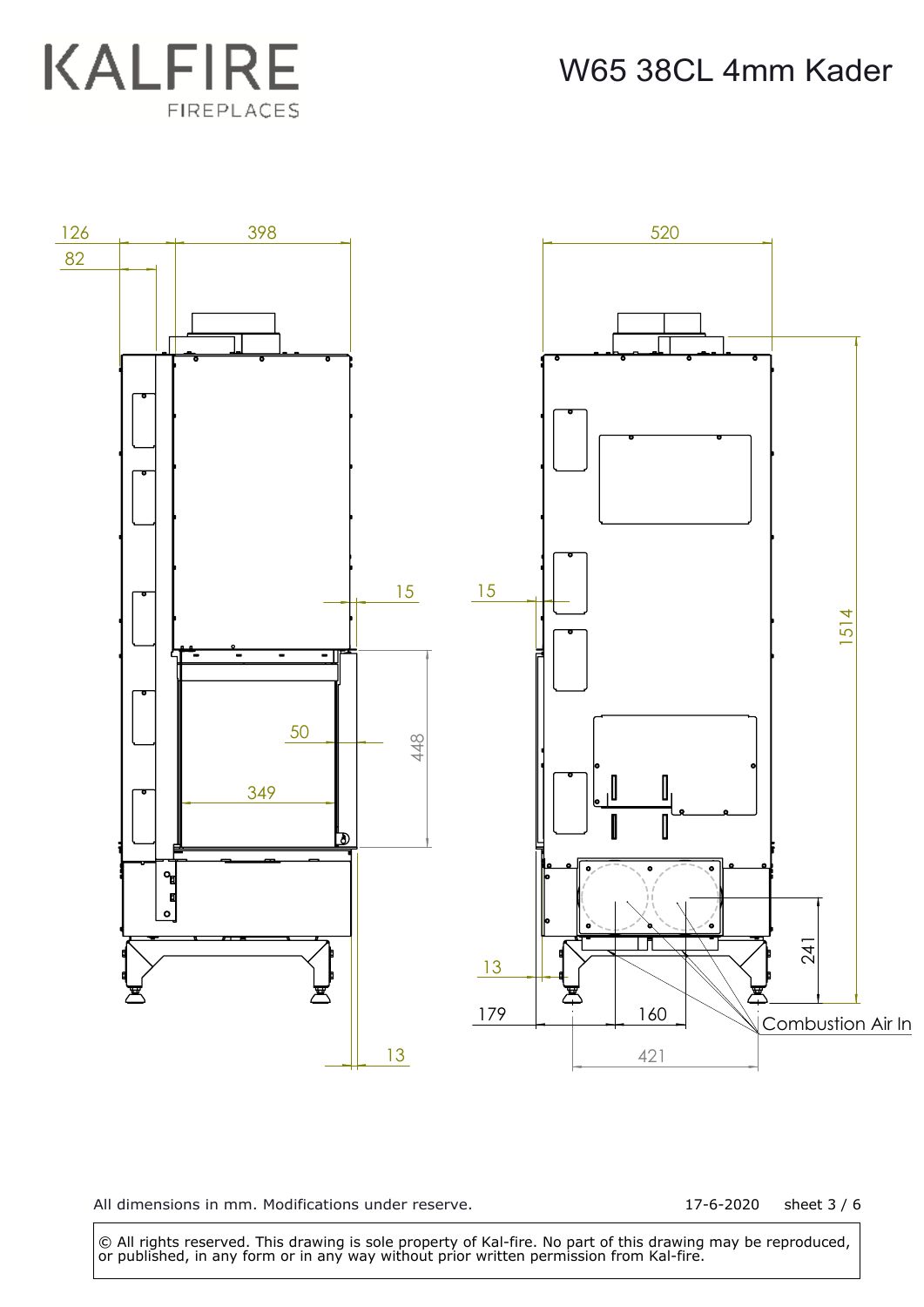





17-6-2020 sheet 4 / 6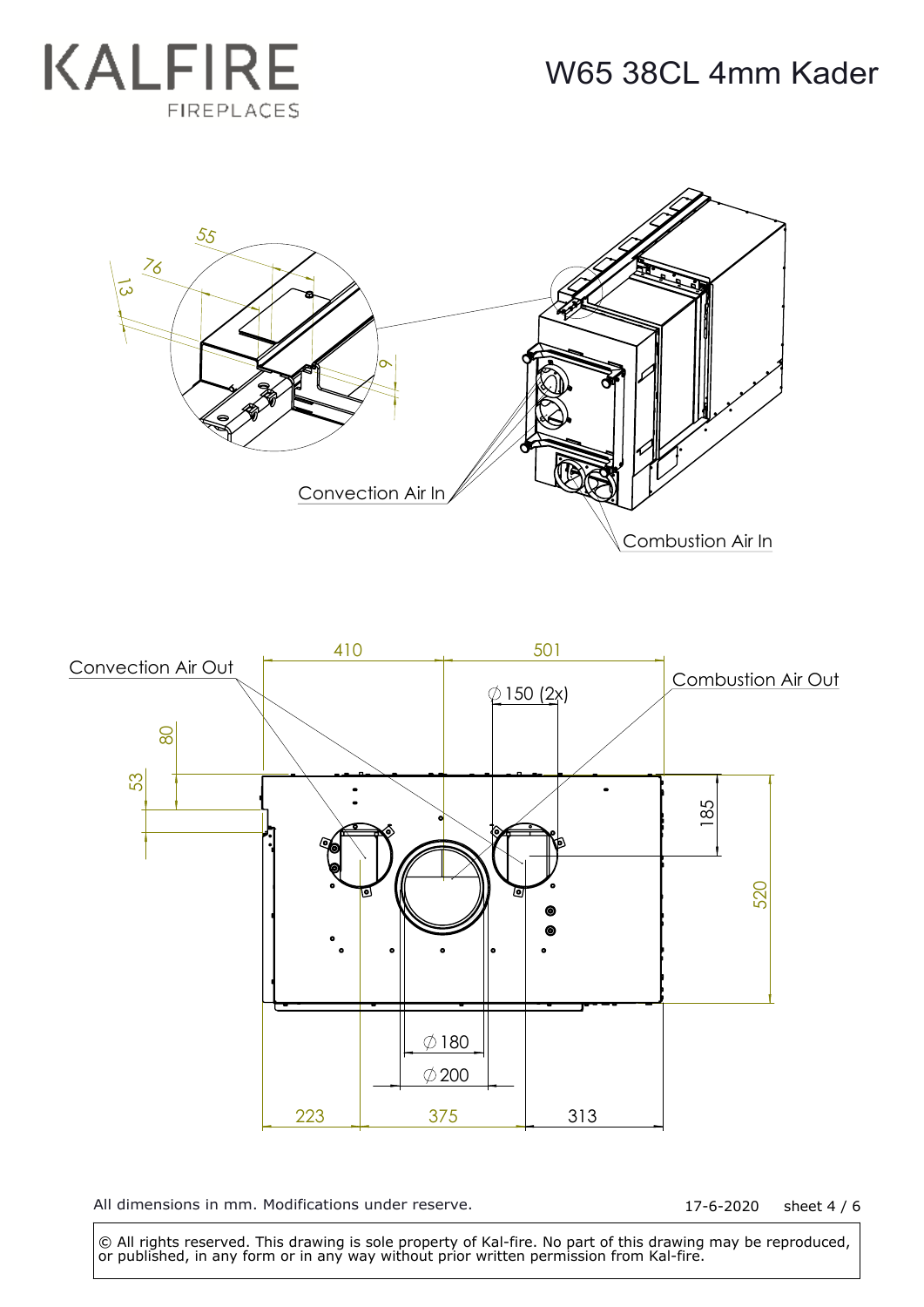



17-6-2020 sheet 5 / 6